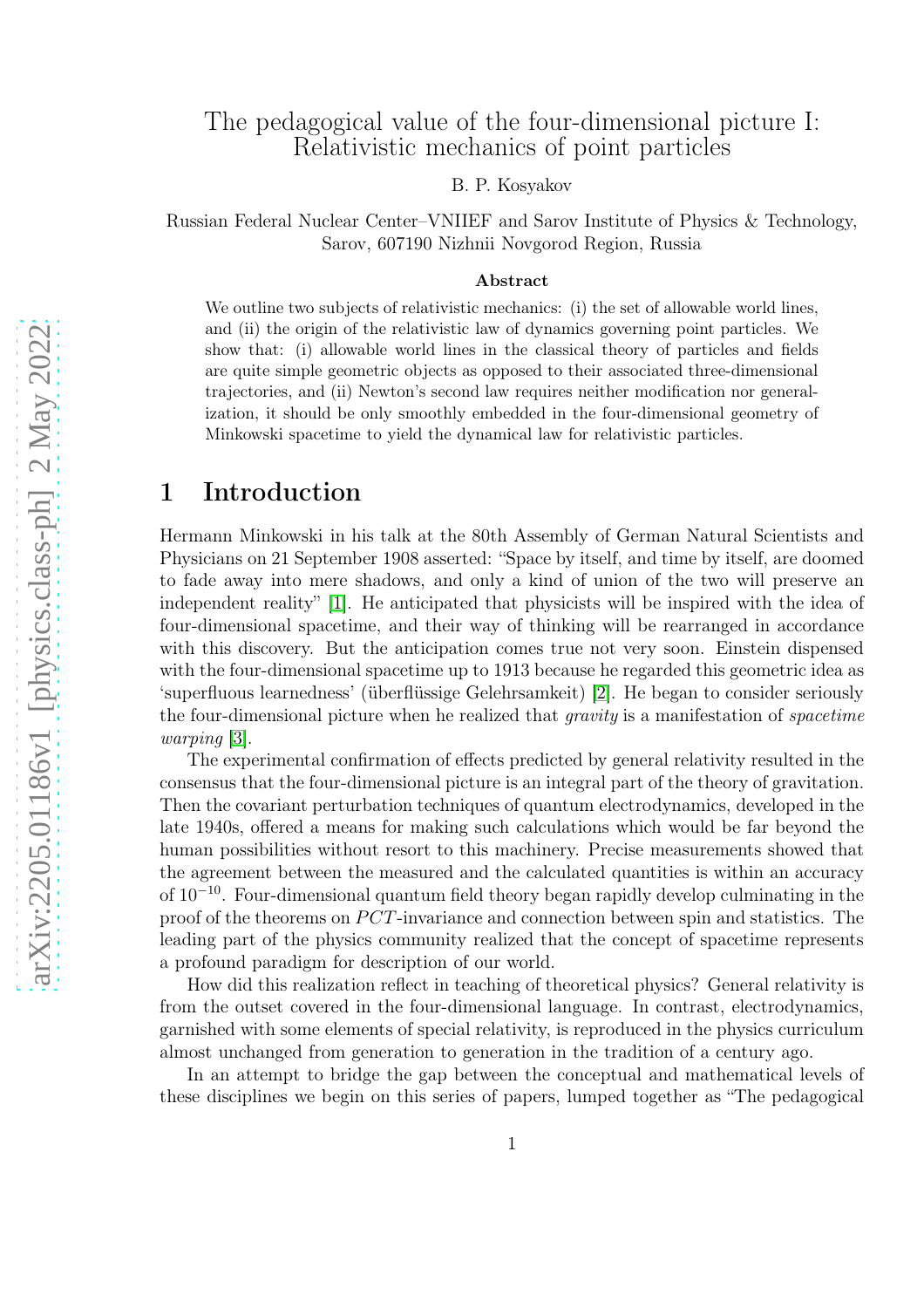value of the four-dimensional picture", bearing in mind that electrodynamics shapes the worldview and way of thinking of every physicist.

It is the author's opinion that the rudimentary foundation of the 4D culture should be laid still in secondary school. Undergraduate students in physics should have a clear idea of the light cone and elementary concepts of pseudoeuclidean space (four-vectors, straight lines, hyperplanes, scalar product, etc), and confidently use this geometric tools. Should this be the case, the physics curriculum would be amenable to a truly four-dimensional treatment.

In the present paper, we outline two topics in relativistic mechanics which are not fully, if at all, elucidated in textbooks: (i) the set of allowable world lines in the classical theory of particles and fields, and (ii) the origin of the relativistic dynamical law governing point particles and the afforded by this law equation of motion for Galilean particles.

### 2 World lines and spatial trajectories

The history of a particle in space-time is depicted by a curve extending from the remote past to the far future. This curve is called the world line.

A convenient way to define a curve in three-dimensional Euclidean space  $\mathbb{E}_3$  is to consider a smooth mapping  $z : t \mapsto z(t)$  of an interval  $[t_1, t_2]$  on the real axis R into  $\mathbb{E}_3$ . Such mappings are called *parametrized curves*. The concept of world lines is defined similarly. By the term 'world line' is meant a vector-valued smooth function  $z^{\mu}(\tau)$  whose argument is understood as an evolution parameter ranging from  $-\infty$  to  $+\infty$ .

The parametrization of the world line can be chosen so as to alleviate the problem as much as possible. For example, we may identify the parameter  $\tau$  with laboratory time t of a particular inertial frame. Then  $z^{\mu}(t)$  is decomposed into  $z^{\mu}(t) = (t, \mathbf{z}(t))$ , where the spatial component, denoted by a boldface character, is a parameterized curve  $z(t)$  called the *trajectory* of the particle. Locally, the trajectory is characterized by the velocity  $\bf{v}$ and the acceleration a,

$$
\mathbf{v} = \frac{d\mathbf{z}}{dt} , \quad \mathbf{a} = \frac{d\mathbf{v}}{dt} . \tag{1}
$$

Relativistic problems are usually formulated by taking an invariant variable as the parameter of evolution. It is convenient to parametrize world lines of a particle by its proper time. If the particle is equipped with the clock identical to that of a stationary Lorentz observer, then the proper time s of the particle is defined as the time read from this moving clock. Consider an inertial frame in which the particle is at rest at a given instant. This frame of reference is called the *rest frame* or *instantaneously comoving* frame. In this system, the line element  $dz^2$  equals<sup>[1](#page-1-0)</sup> the squared local proper time interval  $ds^2$ . Since  $dz^2$  is an invariant quantity, it can be expressed in terms of the laboratory frame coordinates:  $dz^2 = dt^2 - d\mathbf{z}^2$ , which implies

<span id="page-1-1"></span>
$$
ds = \sqrt{dt^2 - d\mathbf{z}^2} = dt\sqrt{1 - \mathbf{v}^2} . \tag{2}
$$

<span id="page-1-0"></span><sup>&</sup>lt;sup>1</sup>We use the system of units in which the speed of light is equal to 1. With these units, length and time are measured in the same units, say, in seconds, the velocity v is dimensionless, and the acceleration **a** has dimension inverse of time dimension. We adopt the metric  $\eta_{\mu\nu}$  with the signature  $(+1, -1, -1, -1)$ .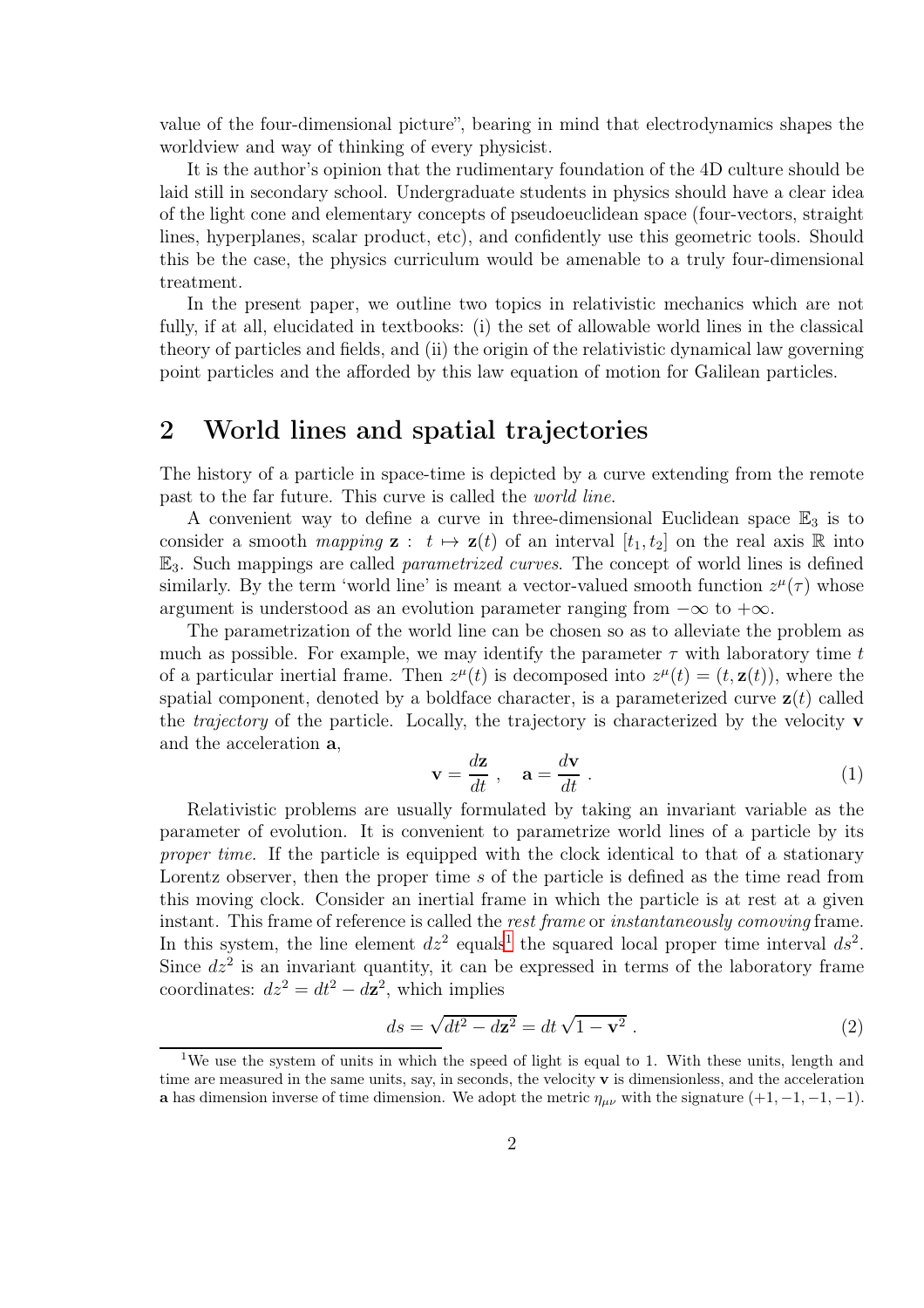With the use of the Lorentz factor

<span id="page-2-2"></span>
$$
\gamma = \frac{1}{\sqrt{1 - \mathbf{v}^2}} \,,\tag{3}
$$

[\(2\)](#page-1-1) becomes

<span id="page-2-6"></span>
$$
dt = \gamma \, ds \tag{4}
$$

Locally, the world line, parametrized by the proper time s, is characterized by the four-velocity  $v^{\mu}$  and the four-acceleration  $a^{\mu}$ ,

<span id="page-2-0"></span>
$$
v^{\mu} = \frac{dz^{\mu}}{ds} , \quad a^{\mu} = \frac{dv^{\mu}}{ds} . \tag{5}
$$

Since  $dz^2 = ds^2$ , we deduce from the first formula of [\(5\)](#page-2-0) the identity

<span id="page-2-1"></span>
$$
v^2 = 1 \tag{6}
$$

The four-velocity  $v^{\mu}$  is by definition a *tangent* vector. Differentiating [\(6\)](#page-2-1) with respect to s, we find

<span id="page-2-5"></span>
$$
v \cdot a = 0 \tag{7}
$$

Thus, the four-acceleration  $a^{\mu}$  is always perpendicular to the world line.

Using  $(2)$  and  $(3)$ , it is easy to show that, in a particular inertial frame of reference,

<span id="page-2-3"></span>
$$
v^{\mu} = \gamma (1, \mathbf{v}), \tag{8}
$$

<span id="page-2-4"></span>
$$
a^{\mu} = \gamma^2 \left( (\mathbf{a} \cdot \mathbf{v}) \gamma^2, \, \mathbf{a} + \mathbf{v} \left( \mathbf{a} \cdot \mathbf{v} \right) \gamma^2 \right). \tag{9}
$$

When considering relativistic kinematics, one usually assumes that particles move at speeds less than the speed of light, in other words, the world lines are described by timelike curves. A curve is timelike if the tangent vector is timelike at any point of this curve. A curve is lightlike/spacelike if the tangent vector is lightlike/spacelike at any point of it.

What kind of world lines is allowable in classical physics? Many relativistic expressions, such as [\(8\)](#page-2-3) and [\(9\)](#page-2-4), contain the Lorentz factor [\(3\)](#page-2-2) which becomes  $\infty$  as  $|v| \to 1$ . Infinite value of  $\gamma$  signals that a particle cannot reach velocities greater than the velocity of light. Geometrically, a faster-than-light particle moves along a spacelike world line. Therefore, any curve with smoothly joined timelike and spacelike fragments must be excluded from the set of allowable world lines.

A similar restriction imposes the classical causality argument. If faster-than-light particles would exist, then it would be possible for an observer to send signals to his own past. A sequence of events involving such an impact on the past is called a causal cycle. The admission of superluminal signals would result in a patently absurd process in which an observer could cause his own destruction in the past which, in turn, prevents the destructive signal from being sent. Causal cycles are depicted as closed world lines. If a cycle is smooth, then it necessarily contains spacelike fragments. This consideration seems to forbid spacelike fragments from world lines in the classical relativistic theory.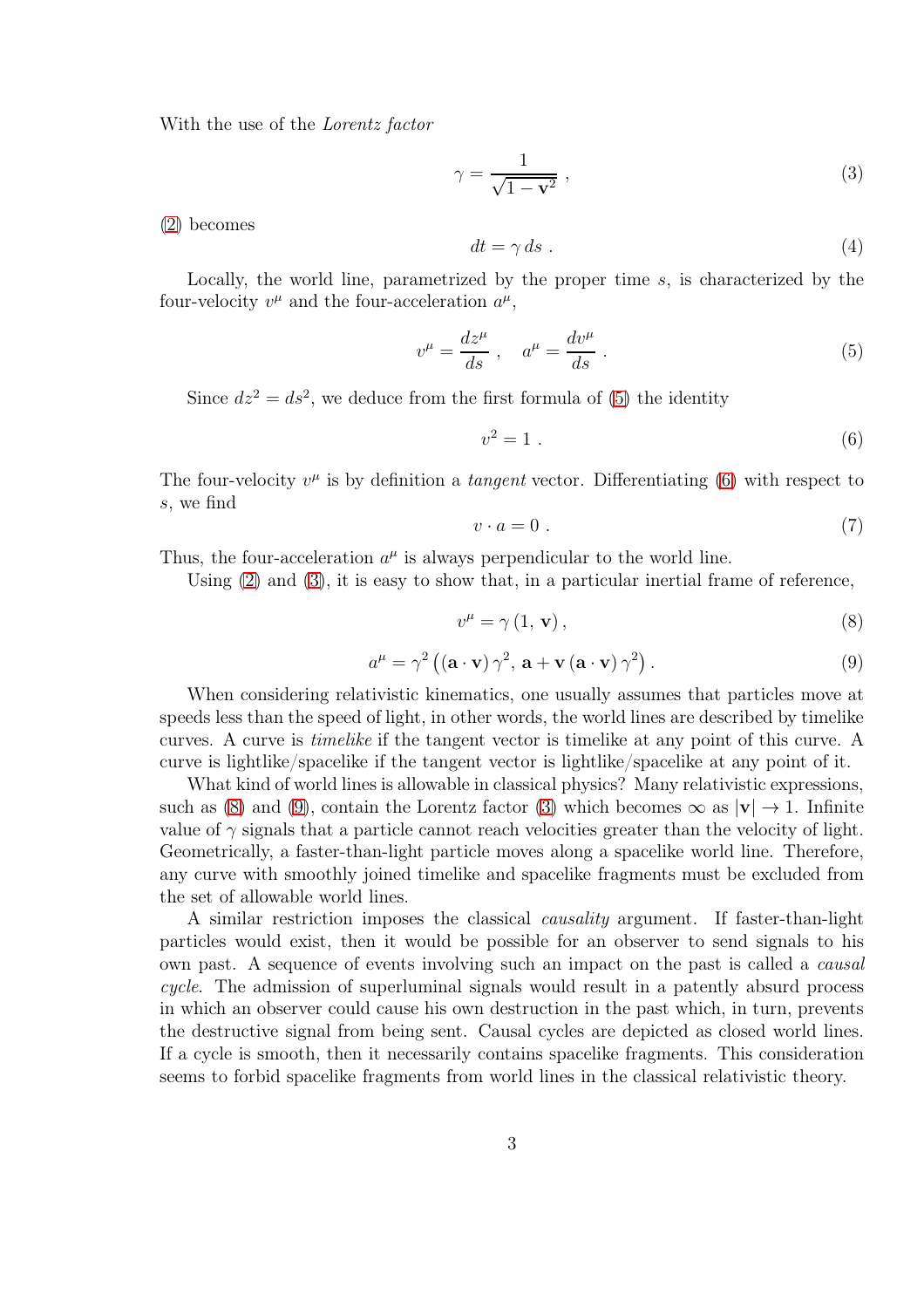Is it possible to weaken the smoothness requirement? Is a jump of the tangent vector at some point of the world line admissible? To answer this question, let us take a closer look at such piecewise smooth world lines.

Given a particle moving along a timelike world line oriented from the past to the future, its antiparticle may be thought of as an object identical to it in every respect but moving back in time [\[4\]](#page-9-3). That is, the antiparticle's world line is oriented from the future to the past (left plot of Figure [1\)](#page-3-0). The annihilation of a pair that occurs at a point A is



<span id="page-3-0"></span>Figure 1: World lines of particles and antiparticles. Λ-shaped and V -shaped curves

depicted as a Λ-shaped world line of a single particle that runs initially from the remote past to the future up to the point A and then returns to the remote past. Likewise, the birth of a pair occurring at a point B is given by a V -shaped world line of a single particle that runs initially from the far future to the past up to the point B and then returns to the far future, as in Figure [1](#page-3-0) right. Creations and annihilations of pairs of particles and their antiparticles, which are possible in the quantum picture, are strongly banned in the classical picture. Thus, the mathematical condition for precluding the occurrence of V -shaped and Λ-shaped world lines is equivalent to the physical requirement to forbid creation and annihilation processes.

Causal cycles can be built from V -shaped and Λ-shaped timelike curves. Therefore, such curves are inappropriate to the classical theory. They are automatically eliminated from consideration if we accept the condition that all solutions to the dynamical equations belong to a set of smooth timelike curves, that is, the set of allowable world lines is deprived from sectionally smooth curves.

In nature, there are particles which travel at luminal velocities, even though they were never accelerated from a slower speed. These particles begin moving with the speed of light immediately upon creation and remain in this state. World lines of these particles are depicted by null curves. Such objects presents no problems with causality. Lightlike smooth curves may also be included in the set of allowable world lines.

We thus see that allowable world lines of classical particles are rather trivial topological concepts. If we pull a timelike world line on the ends, we get a straight line directed along the time axis in some inertial frame. Furthermore, allowable world lines are simple from the differential-geometric point of view. If we assume that all world lines in some classical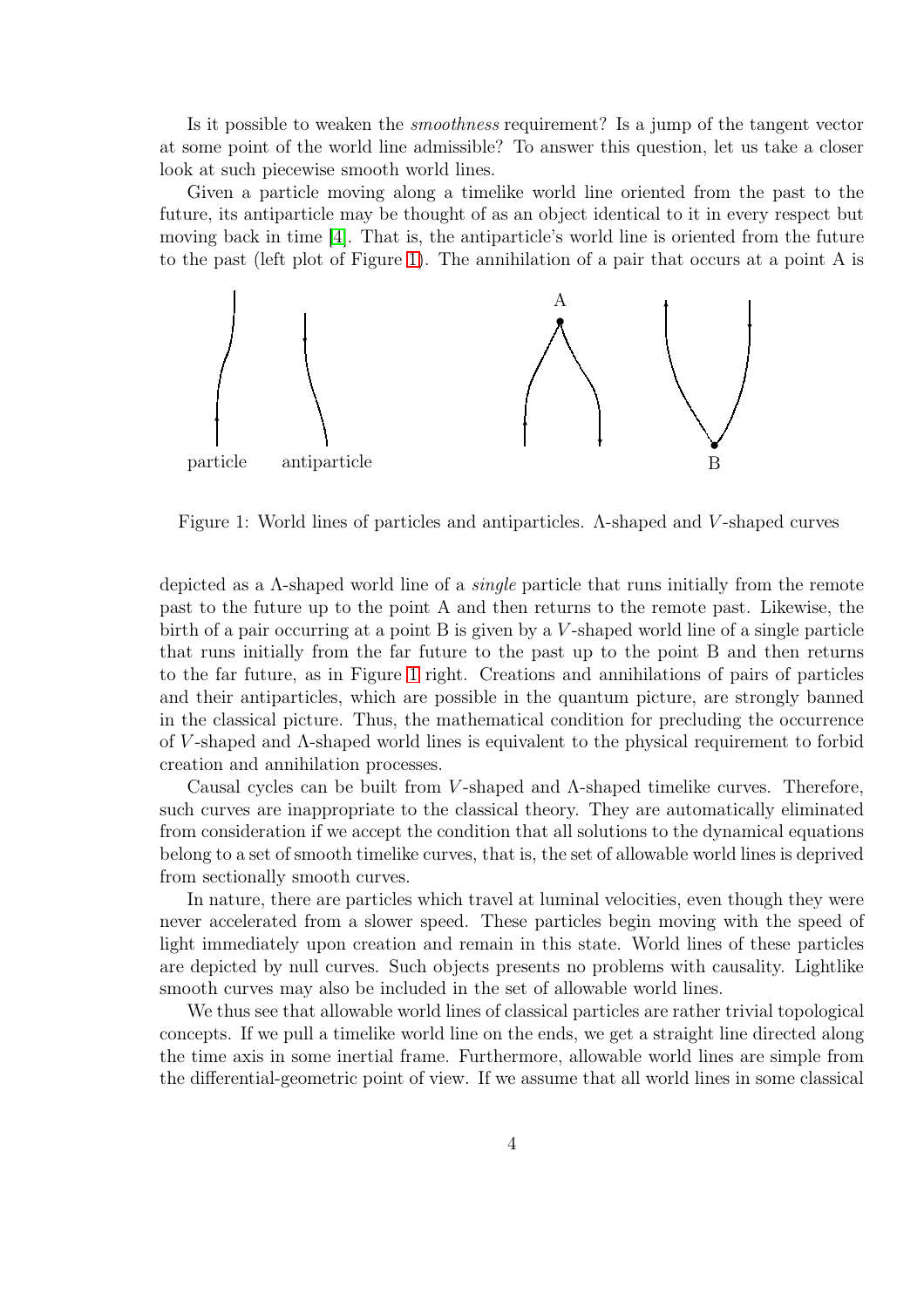field theory are infinitely differentiable parameterized curves, this assumption does not deplete the content of this theory.

In contrast, the trajectory is a nontrivial topological concept. A particle can move along an extremely entangled path in space. In the language of the theory of knots, this path is a curve with an arbitrary number  $k$  of nontrivial interweavings. If we pull it on its ends, we obtain  $k$  tied knots, while the same operation with the corresponding world line results in no knot. The reason for this is that a smooth timelike curve never changes its orientation relative to the time axis, and hence it cannot form loops potentially suitable for the occurrence of tied knots. Note also that any curve in Euclidean space  $\mathbb{E}_n$  is free of knots when  $n \geq 4$  [\[5\]](#page-9-4). A further aggravating fact is that the trajectory is a complicated differential-geometric concept, because there is no reason for eliminating three-dimensional curves with cusps. For example, the trajectory of a stone moving up and down along a vertical direction involves a cusp. This curve results from a sequence of smooth trajectories of the stone thrown at an angle  $\alpha$  to the horizontal as  $\alpha \to \frac{\pi}{2}$ .

Thus, the description of the set of allowable trajectories is a cumbersome task. It does not add novel results to those which are found in studying the set of allowable world lines.

#### 3 The dynamical law for a relativistic particle

We begin with Newton's second law in its original form,

<span id="page-4-0"></span>
$$
\frac{d\mathbf{p}}{dt} = \mathbf{f} \tag{10}
$$

Is this equation completely unsuitable for the description of a relativistic particle? What is the true law of dynamics in special relativity? Is something additional necessary for obtaining this law? In this point, many textbooks mislead the newcomer. For example, Hartle asserts: "The laws of Newtonian mechanics have to be changed to be consistent with the principles of special relativity" [\[6\]](#page-9-5), and "The objective of relativistic mechanics is to introduce the analog of Newton's second law  $\vec{F} = m\vec{a}$ . There is nothing from which this law can be derived, but plausibly it must satisfy certain properties" [\[7\]](#page-9-6).

However, a closer look at the subject shows that the relativistic dynamical law is just Newton's second law [\(10\)](#page-4-0) embedded into the geometry of four-dimensional spacetime. We restrict our consideration to the case that a particle moves along a timelike world line. Note that [\(10\)](#page-4-0) becomes a *strict* law as  $v \to 0$ . Granting that an instantaneously comoving inertial frame is given at some instant, one can precisely predict the evolution of the particle in this frame during an ensuing evanescent time interval. In the geometric language, equation [\(10\)](#page-4-0) is a strict vector relation on a hyperplane  $\Sigma$  perpendicular to the world line. Meanwhile the hyperplane  $\Sigma$  tilts together with its normal  $v^{\mu}$  as one moves along the curve, see Figure [2.](#page-5-0) Such hyperplanes constitute a one-parameter family. For the embedding, we need an operator  $\int_{0}^{v}$  that projects four-vectors on hyperplanes  $\Sigma$ perpendicular to the world line. The required operator is

<span id="page-4-1"></span>
$$
\mathcal{L}_{\mu\nu} = \eta_{\mu\nu} - \frac{v_{\mu}v_{\nu}}{v^2} \,. \tag{11}
$$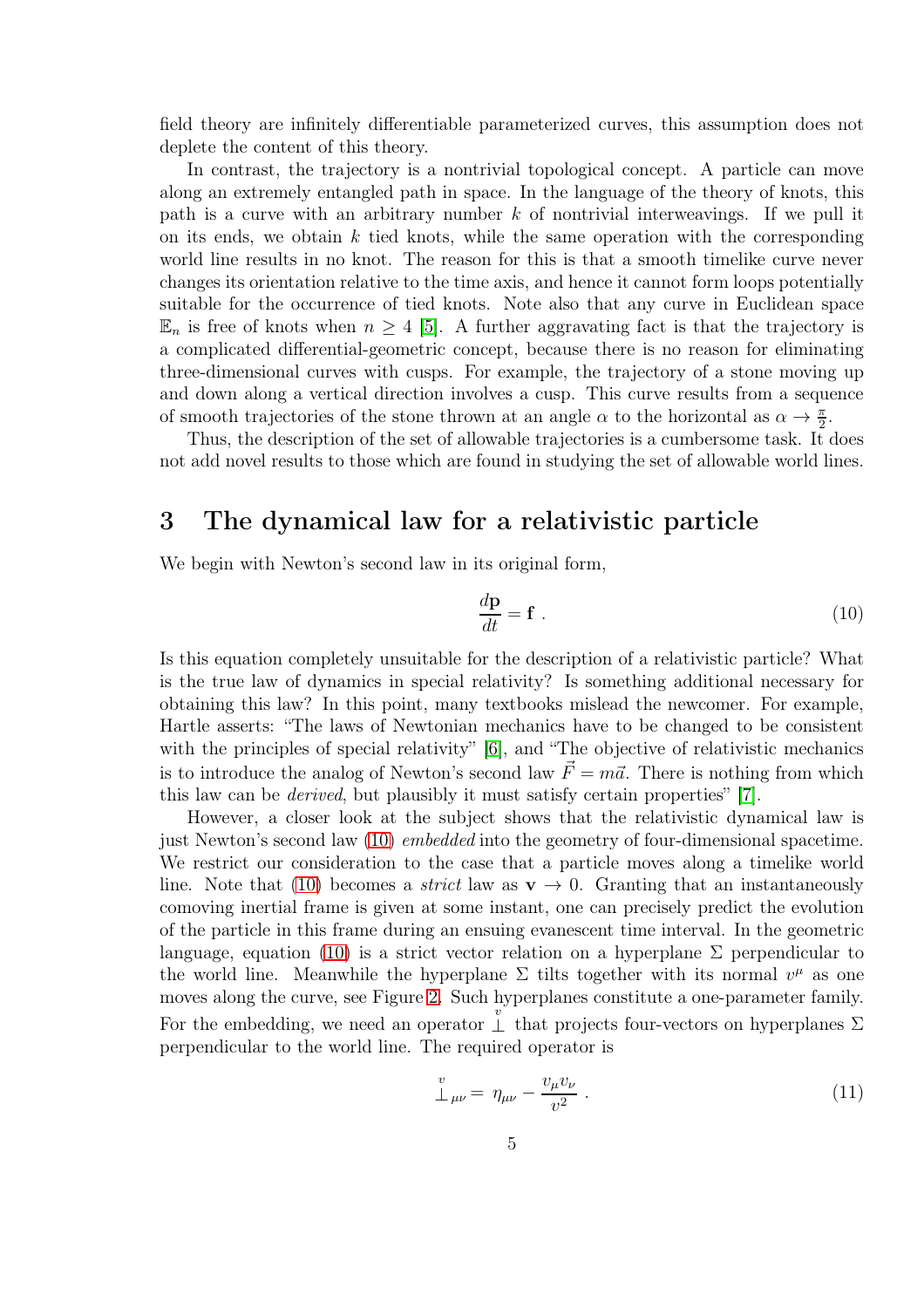

<span id="page-5-0"></span>Figure 2: The hyperplane  $\Sigma$  perpendicular to the world line

The form of the projector [\(11\)](#page-4-1) is the same for any parametrization of the world line, that is, if  $v_{\mu} = dz_{\mu}/ds$  is replaced by  $\dot{z}_{\mu} = dz_{\mu}/d\tau$ , this leaves the form of  $\int_{-\infty}^{v}$  unchanged.

The time axis in the instantaneously comoving frame is parallel to the tangent of the world line, and hence dt is equal to ds. Accordingly, in this frame, the derivative with respect to t may be replaced by the derivative with respect to s.

Given the Newtonian force f in every hyperplane  $\Sigma$ , one can unambiguously construct a four-dimensional vector  $f^{\mu}$ . With this in mind, we take the instantaneously comoving frame, and write the decomposition of  $f^{\mu}$  in this frame:

<span id="page-5-1"></span>
$$
f^{\mu} = (0, \mathbf{f}) \tag{12}
$$

The components of  $f^{\mu}$  in an arbitrary inertial frame can be found from [\(12\)](#page-5-1) through the use of an appropriate Lorentz boost.  $f^{\mu}$  is called the *Minkowski force* or *four-force*.

In a rest frame, we have the decomposition  $v^{\mu} = (1, 0)$ . Combined with [\(12\)](#page-5-1), this gives

<span id="page-5-3"></span>
$$
f \cdot v = 0 \tag{13}
$$

Since the scalar product of two four-vectors is Lorentz invariant, we conclude that the four-force  $f^{\mu}$  is perpendicular to the four-velocity  $v^{\mu}$  in any frame.

We should finally introduce the notion of *four-momentum*  $p^{\mu}$ . But our concern here is only with the derivative of  $p^{\mu}$  with respect to the proper time,  $dp^{\mu}/ds$ . Let us require that, in the instantaneously comoving frame, the space components  $dp<sup>i</sup>/ds$  be identical to the respective components of  $dp/dt$  in Newton's second law [\(10\)](#page-4-0), while the time component  $dp^0/ds$  is left indeterminate.

The embedding of Newton's second law [\(10\)](#page-4-0) in hyperplanes perpendicular to the world line is given by

<span id="page-5-4"></span>
$$
\mathcal{L}_{\mu\nu}\left(\frac{dp^{\nu}}{ds} - f^{\nu}\right) = 0.
$$
\n(14)

This is the desired *dynamical law* for a relativistic particle. In symbolic form,

<span id="page-5-2"></span>
$$
\mathop{\perp}\limits^v \left( \dot{p} - f \right) = 0 \ . \tag{15}
$$

The presence of  $\perp$  in [\(15\)](#page-5-2) suggests that we have three independent equations. Indeed, when contracted with  $v^{\mu}$ , the four equations reveal a linear relation resulting from the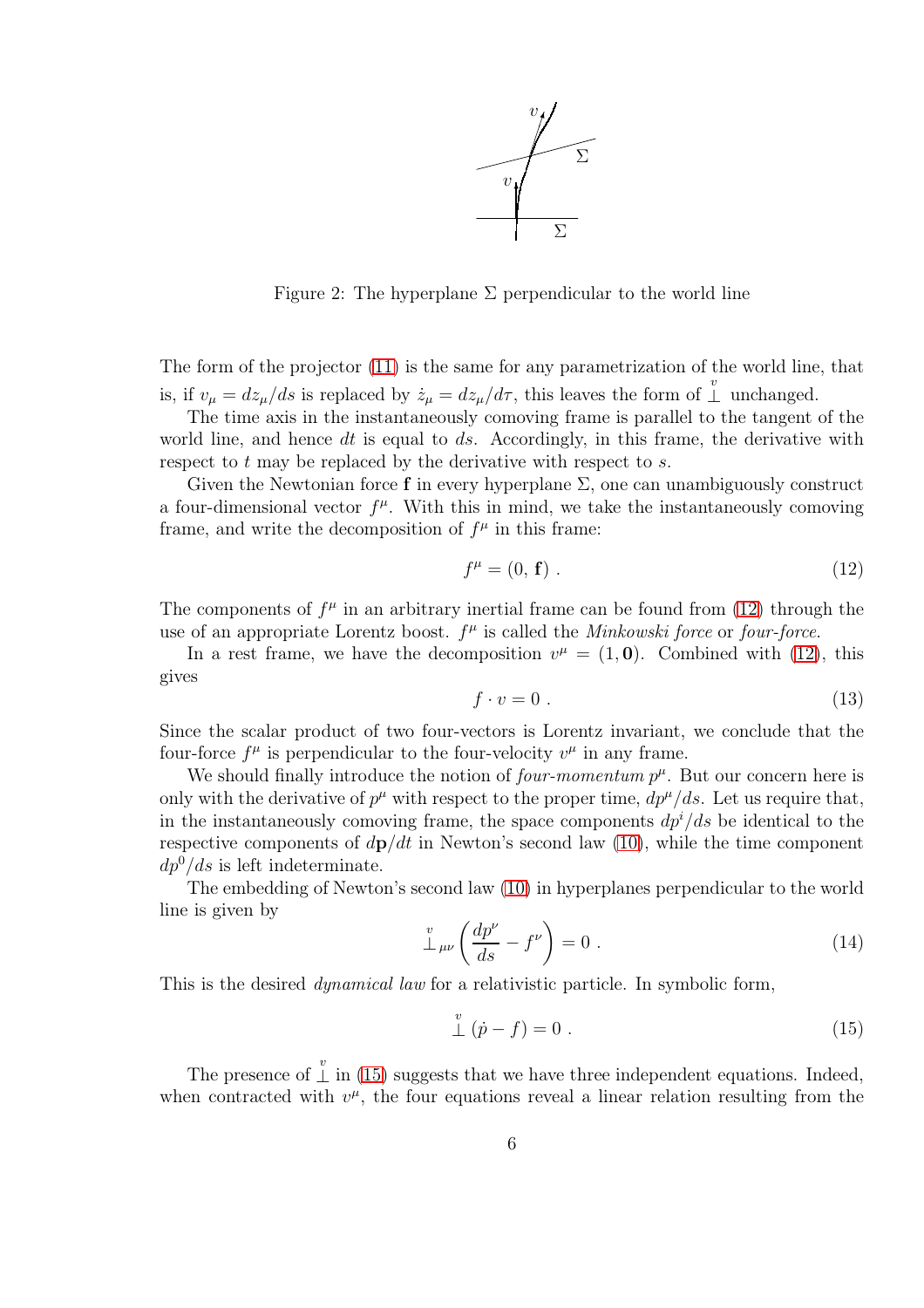identity

$$
v^{\mu} \left( \eta_{\mu\nu} - \frac{v_{\mu} v_{\nu}}{v^2} \right) = 0 \tag{16}
$$

Newton postulated that  $\bf{p}$  is proportional to  $\bf{v}$ ,

<span id="page-6-0"></span>
$$
\mathbf{p} = m\mathbf{v} \tag{17}
$$

The coefficient of proportionality  $m$  measures inertia of the particle, and is called the Newtonian mass. This postulate is not the only possible. Indeed, [\(17\)](#page-6-0) can be modified in various ways by adding terms proportional to acceleration a and higher derivatives of v. However, [\(17\)](#page-6-0) offers the advantage over all other relationships between the momentum and kinematical characteristics of the particle in that it is the simplest Euclidean relationship. In fact, [\(17\)](#page-6-0) is the defining equation for a certain class of physical objects with the momentum of just this form. We call such objects *Galilean particles*, or simply *particles*. Substitution of  $(17)$  in  $(10)$  gives the *equation of motion* for a Galilean particle

$$
m\mathbf{a} = \mathbf{f} \tag{18}
$$

In the four-dimensional picture, this notion is slightly reformulated. We refer to the Galilean particle as a point object which possesses the four-momentum

<span id="page-6-1"></span>
$$
p^{\mu} = mv^{\mu} \tag{19}
$$

It follows from [\(19\)](#page-6-1) that  $\dot{p}^{\mu} = ma^{\mu}$ . In view of [\(7\)](#page-2-5) and [\(13\)](#page-5-3), the projector  $\frac{v}{\perp}$  in [\(14\)](#page-5-4) acts as a unit operator, and [\(14\)](#page-5-4) reduces to

<span id="page-6-2"></span>
$$
ma^{\mu} = f^{\mu} \tag{20}
$$

This is the equation of motion for a Galilean particle in four-dimensional vector notation. Since  $v \cdot a = 0$  and  $v \cdot f = 0$ , this equation contains three independent components.

If  $f^{\mu} = 0$ , then [\(20\)](#page-6-2) becomes  $\dot{v}^{\mu} = 0$ . This equation has a unique solution  $v^{\mu} = \text{const.}$ Thus, a free Galilean particle moves along *straight* timelike world lines. This result can be used for formulating an alternative definition of Galilean particles.

Let us translate [\(20\)](#page-6-2) into the three-dimensional language. In a particular inertial frame, the four-momentum  $p^{\mu}$  can be decomposed:

<span id="page-6-3"></span>
$$
p^{\mu} = (\varepsilon, \mathbf{p}).\tag{21}
$$

When [\(8\)](#page-2-3) is compared with [\(21\)](#page-6-3), it is apparent that

$$
\varepsilon = m\gamma,\tag{22}
$$

$$
\mathbf{p} = m\gamma \mathbf{v}.\tag{23}
$$

In the nonrelativistic limit  $\mathbf{v} \to 0$ , these expressions can be expanded in powers of  $\mathbf{v}$ :

<span id="page-6-4"></span>
$$
\varepsilon = \frac{m}{\sqrt{1 - \mathbf{v}^2}} = m + \frac{m\mathbf{v}^2}{2} + \dots,\tag{24}
$$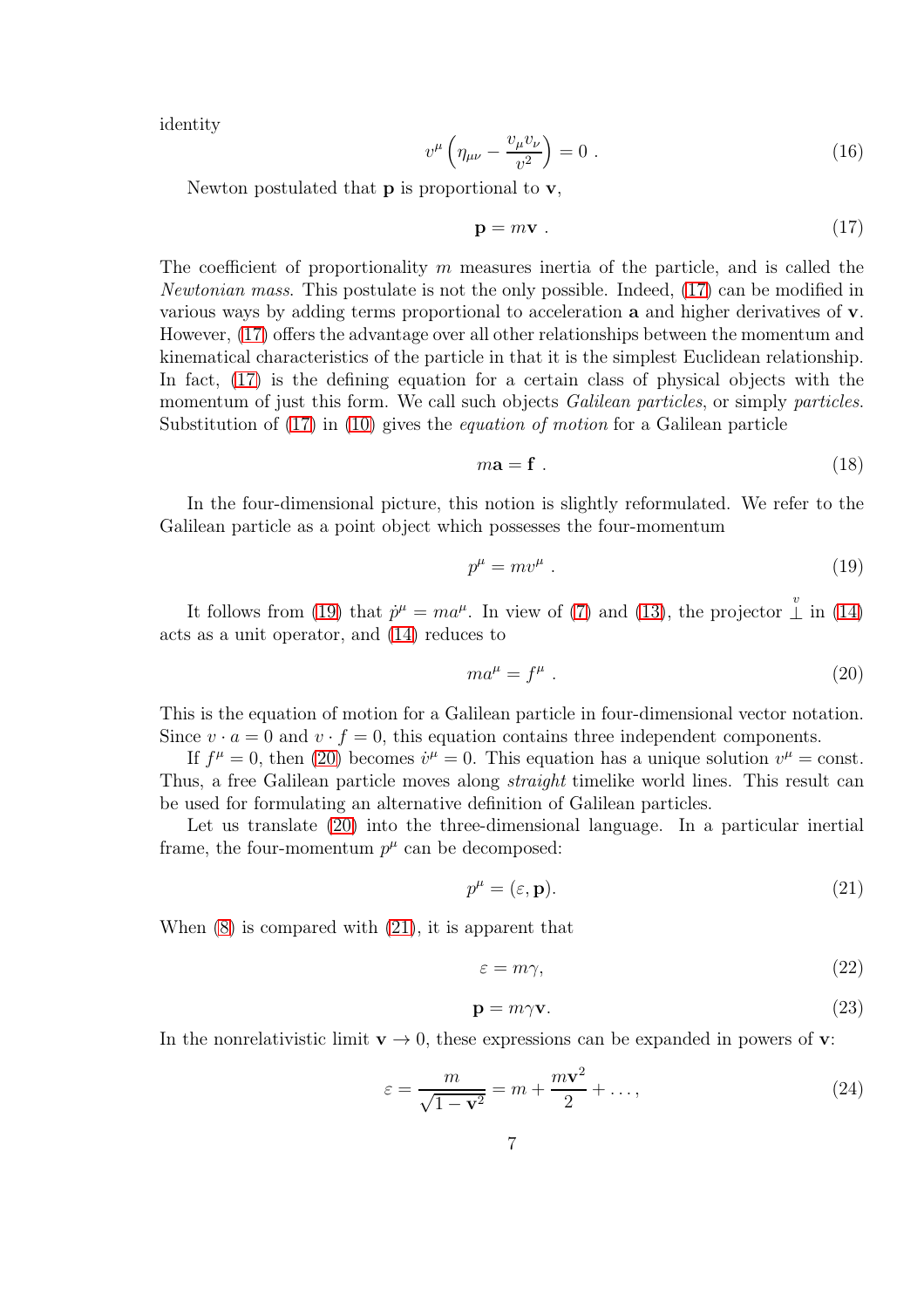<span id="page-7-0"></span>
$$
\mathbf{p} = \frac{m\mathbf{v}}{\sqrt{1 - \mathbf{v}^2}} = m\mathbf{v} + \dots
$$
 (25)

The term  $m\mathbf{v}$  on the right of [\(25\)](#page-7-0) is the Newtonian momentum, while the two terms on the right of  $(24)$  differ from the conventional nonrelativistic kinetic energy by m. However, the energy in Newtonian mechanics is defined up to an arbitrary constant. The first term on the right of  $(24)$  is called the *rest energy*. We see that the four-dimensional picture requires that the expansion of  $\varepsilon$  begin with m. The quantity m is not only a measure of inertia of a Galilean particle, but also the total energy of this particle in its rest frame. The famous relativistic relation

<span id="page-7-1"></span>
$$
\varepsilon_0 = m \tag{26}
$$

expressing the 'equivalence of mass and energy', is thus a mere consequence of the defining equation [\(19\)](#page-6-1). In the strict sense, equation [\(26\)](#page-7-1) only holds for Galilean particles.

Let us introduce the three-force  $\bf{F}$  exerting on our particle in a fixed inertial frame of reference by writing the decomposition of  $f^{\mu}$  in this frame:

<span id="page-7-2"></span>
$$
f^{\mu} = \gamma (\mathbf{F} \cdot \mathbf{v}, \mathbf{F}) \tag{27}
$$

This definition of **F** takes into account the orthogonality of  $f^{\mu}$  and  $v^{\mu}$ . The Lorentz factor  $\gamma$  is introduced in [\(27\)](#page-7-2) for convenience sake. If we recall [\(9\)](#page-2-4), and express the proper time s via laboratory time of this frame t using  $(4)$ , then  $(20)$  becomes

<span id="page-7-4"></span>
$$
\frac{d}{dt}(m\gamma) = \mathbf{F} \cdot \mathbf{v} \tag{28}
$$

<span id="page-7-3"></span>
$$
\frac{d}{dt}(m\gamma \mathbf{v}) = \mathbf{F} \tag{29}
$$

Equation [\(29\)](#page-7-3) describes the variation of the momentum  $\mathbf{p} = m\gamma \mathbf{v}$  of a relativistic Galilean particle affected by the force  $\bf{F}$ , while equation [\(28\)](#page-7-4) is the relation between rate of change of energy  $\varepsilon = m\gamma$  and rate of doing work  $\mathbf{F} \cdot \mathbf{v}$ .

Equation [\(29\)](#page-7-3) is often poorly referred to as the relativistic generalization of Newton's second law. However, it is clear from the above that there is nothing 'more general' in  $(29)$  as compared to  $(10)$ .

## 4 Conclusion and outlook (for the expert reader)

The impossibility to create and annihilate particles in the classical picture is a severely restrictive condition, whence it follows that the concept of a world line is very simple. The set of allowable world lines contains only timelike and lightlike smooth curves. Note that if this set of world lines represents histories of charged particles, this results in a unique description of retarded electromagnetic fields. A charged particle, moving along a world line of this kind, generates a single-valued retarded field, the Lienard–Wiechert field. These restrictions may not be weakened, otherwise the retarded electromagnetic field is no longer single-valued.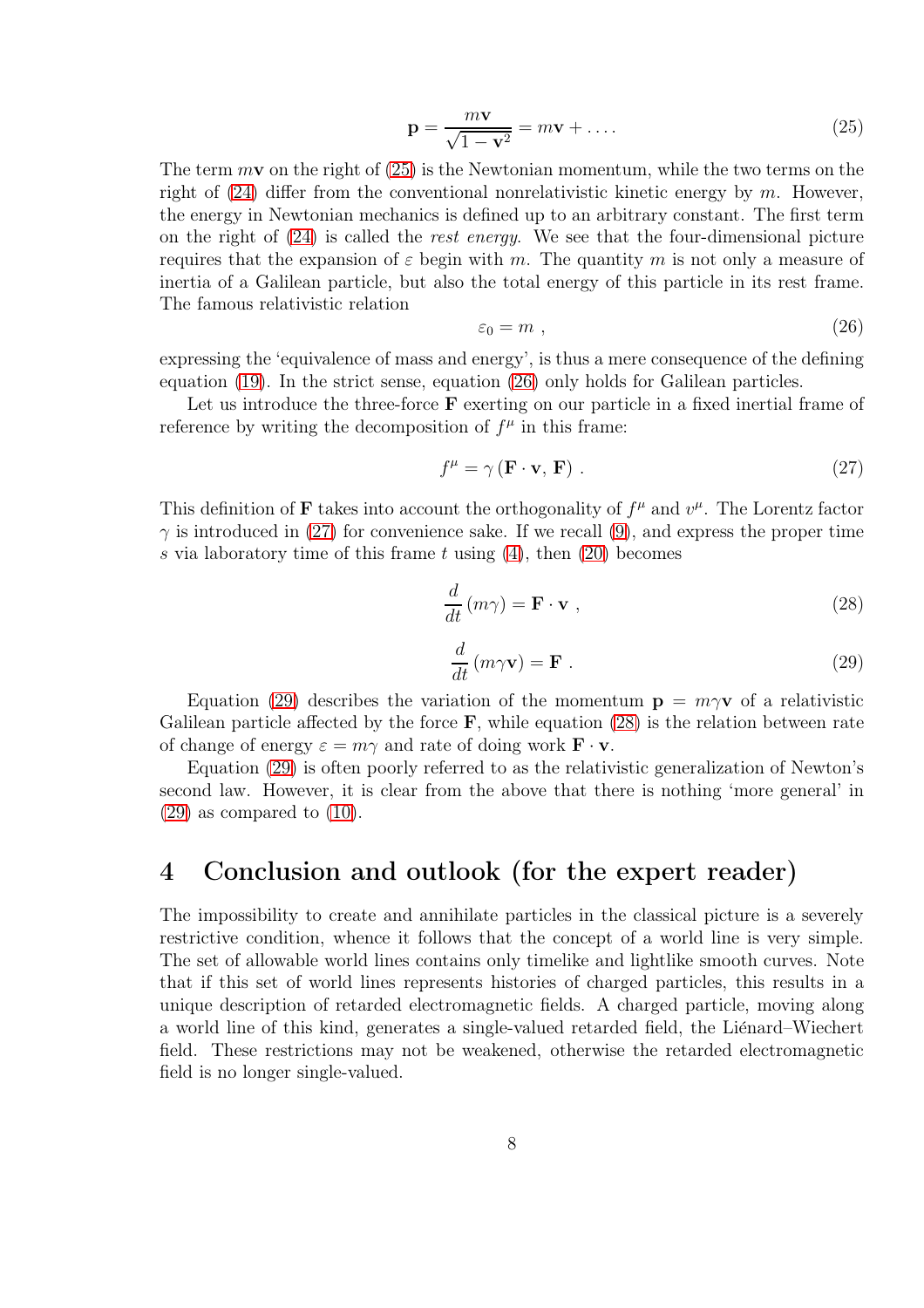These world lines are appropriate for formulating the least action principle with end points separated by timelike intervals. The relevance of smooth timelike and null curves<sup>[2](#page-8-0)</sup> to the least action principle is apparent, while spacelike curves are unsuitable for this purpose. Furthermore, we should abandon timelike V -shaped and Λ-shaped curves, shown in Figure [1.](#page-3-0) Indeed, a spacelike hyperplane (which is an instantaneous snapshot of space in a particular inertial frame) may intersect a timelike V -shaped curve twice, otherwise it fails to intersect it at all. The same is true for Λ-shaped curves. Therefore, the least action principle with end points separated by timelike intervals cannot be unambiguously formulated for such world lines.

The dynamical law for a relativistic particle [\(14\)](#page-5-4) is Newton's second law projected on hyperplanes perpendicular to the world line. Therefore, in relativistic mechanics, Newton's second law requires neither modification nor generalization. It should be only smoothly embedded in the four-dimensional geometry of Minkowski spacetime.

Newton believed that equation [\(17\)](#page-6-0) is the universal relation between the momentum and kinematical variables. However, this is not the case. The actual role of this equation is to define Galilean particles. In the four-dimensional picture, the definition is reformulated: a Galilean particle is an object possessing the four-momentum  $p^{\mu}$  shown in [\(19\)](#page-6-1).

The dynamics of a Galilean particle is governed by equation [\(20\)](#page-6-2). The simplicity of this equation is especially striking if  $f^{\mu}$  is linear in  $v^{\mu}$  and independent of spacetime, which is the case when a charged particle moves in a constant homogeneous electromagnetic field. Then equation [\(20\)](#page-6-2) is linear. However, the simplicity is at once lost when this equation is expressed in three-dimensional vector notation, because [\(29\)](#page-7-3) is a nonlinear differential equation in all instances.

Two invariants can be built from  $p^{\mu}$  and  $v^{\mu}$ ,

<span id="page-8-1"></span>
$$
M^2 = p^2 \tag{30}
$$

and

<span id="page-8-2"></span>
$$
m = v \cdot p \tag{31}
$$

while the third invariant  $v^2 = 1$  is dynamically trivial. Appropriate names for M and m are the mass and the rest mass, respectively. For a Galilean particle these quantities are identical to each other and the Newtonian mass m. Moreover, it follows from  $v^2 = 1$  that M is equal to m. Thus, formulas  $(30)$  and  $(31)$  represent two different definitions of the same quantity attributable to a Galilean particle.

However, the classical theory admits non-Galilean objects as well. Such objects possess momenta  $p^{\mu}$  which depend on kinematical variables differently than that given by [\(19\)](#page-6-1), and the equations of motion for those objects are not as simple in form as equation [\(20\)](#page-6-2). In the case  $f^{\mu} = 0$ , non-Galilean objects do not necessarily move along straight world lines but may execute vibrations around a straight world line (the so-called zitterbewegung),

<span id="page-8-0"></span><sup>2</sup>Two points on a null smooth curve are, in general, separated by a timelike interval (the exception is provided by straight null curves). As a simple example, we refer to the history of a particle which orbits in a circle of radius r at an angular velocity of  $\dot{\varphi} = 1/r$ . This history is depicted by a helical null world line of radius  $r$  wound around the time axis. Any two points on the helix are separated by a timelike interval. Null curves are discussed in greater detail in [\[8\]](#page-9-7).